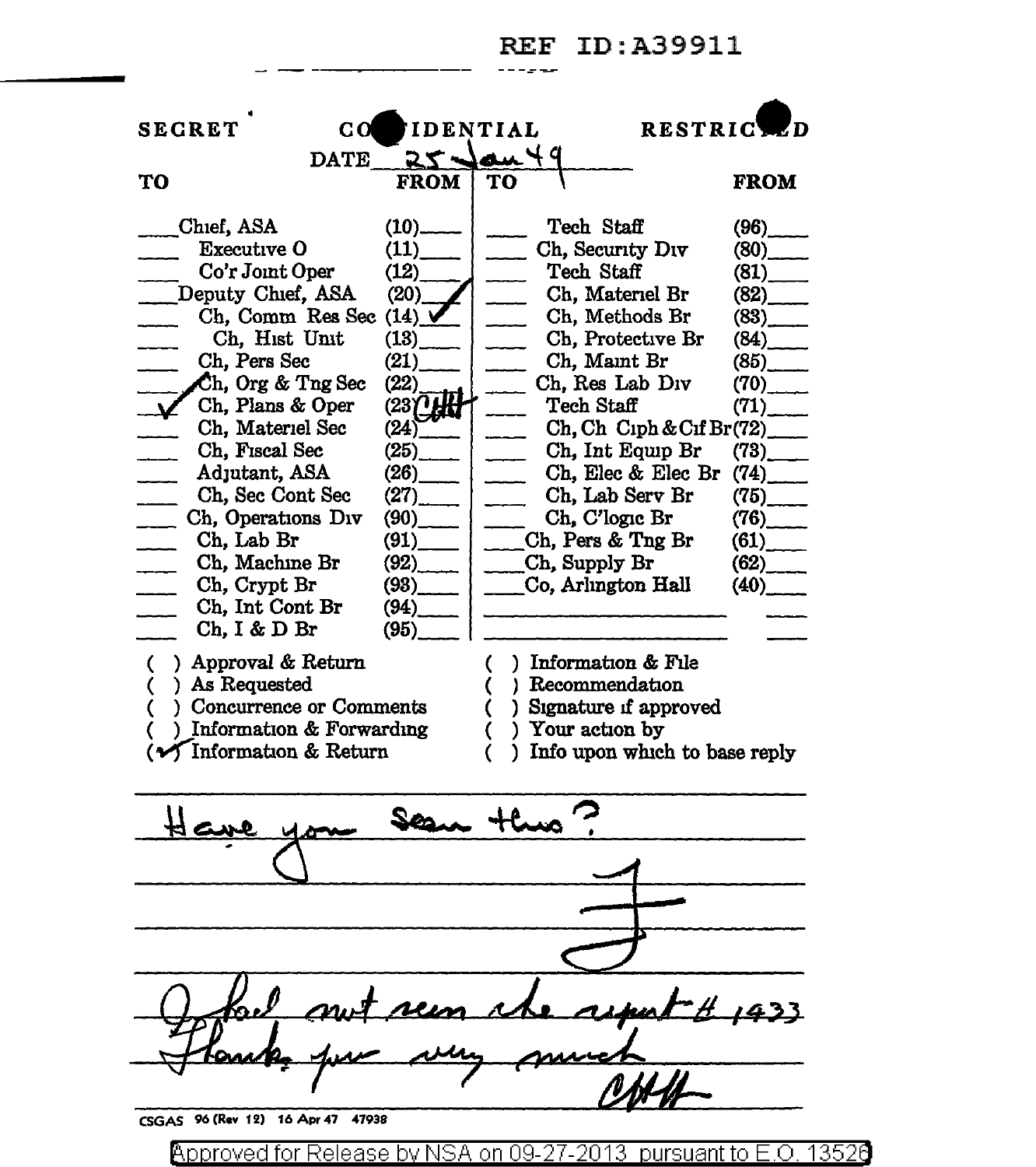File 032.1

 $-\frac{2}{4}$ Seguilation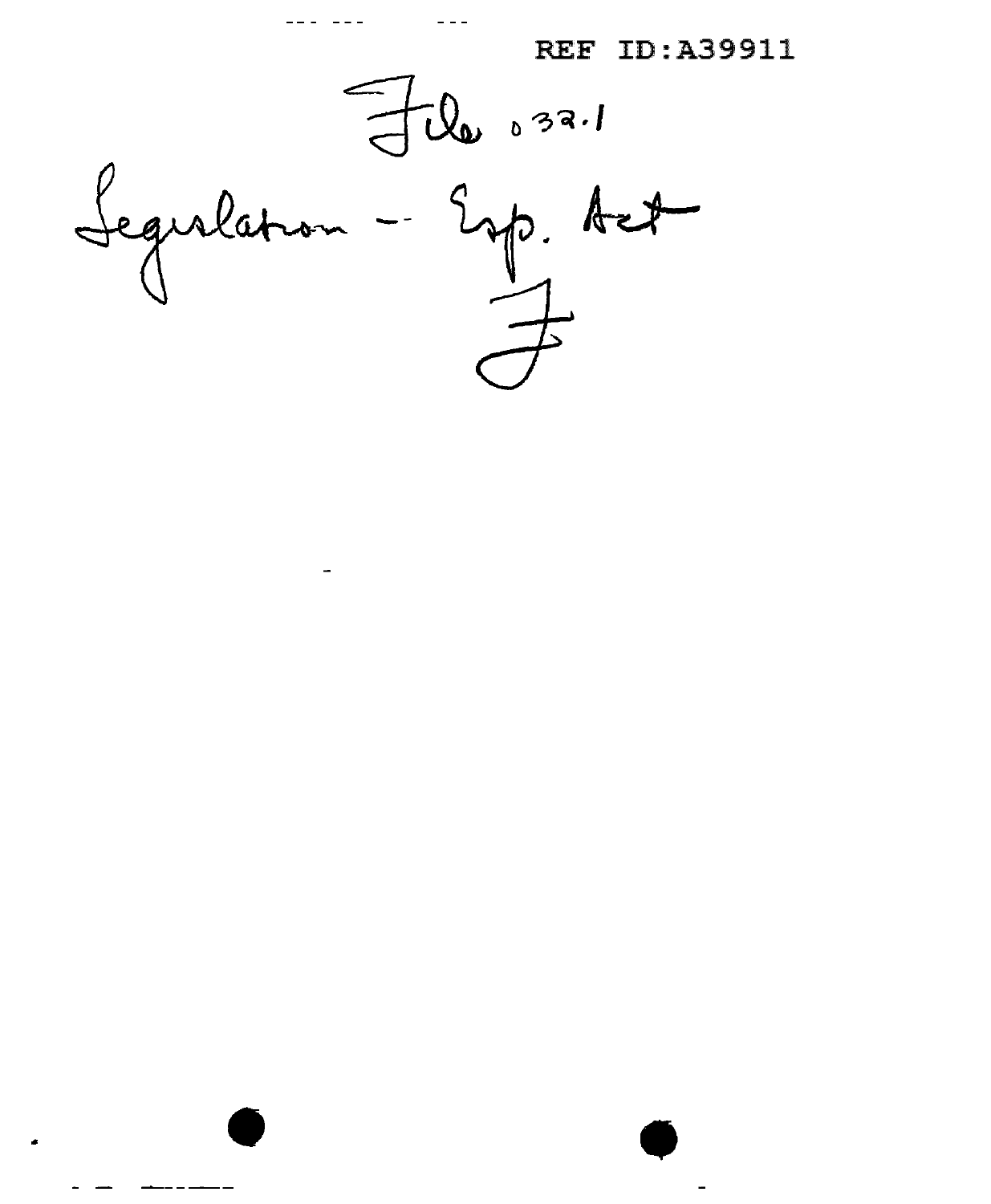

#### ENHANCING FURTHER THE SECURITY OF THE UNITED STATES BY PREVENTING DISCLOSURES OF INFORMATION CONCERNING THE CRYPTOGRAPHIC SYSTEMS AND THE COMMUNICATION INTELLIGENCE ACTIVITIES OF THE UNITED STATES

MAY 28 (legislative day, MAY 20), 1948.—Ordered to be printed

#### Mr. BALDWIN, from the Committee on Armed Services, submitted the following

#### **REPORT**

#### [To accompany S. 2680]

The Committee on Armed Services, to whom was referred the bill (S. 2680) to enhance further the security of the United States by preventing disclosures of information concerning the cryptographic systems and the communication intelligence activities of the United States, having considered the same, report favorably thereon with amendments and recommend that the bill, as amended, do pass.

#### AMENDMENTS TO THE BILL

Page 2, lines 24 and 25, strike out the sentence:.

The term "cryptographic purposes" as used herein is correspondingly extended in the scope of its meaning.

Page 3, lines 13, 14, and 15, strike out the sentence:

The terms "communication intelligence activities" and "communication intelligence purposes" as used herein shall be construed accordingly.

#### PURPOSE OF THE BILL

The purpose of this bill is to prevent the revelation of important information about United States communciation intelligence activities and United States codes and ciphers by persons who disclose such information without proper authority, and to prescribe penalties to those revealing such information. Stated briefly, this bill makes it a crime to reveal the methods, techniques, and materiel used in the transmission by this Nation of enciphered or coded messages. It does not control in any way the free dissemination of information which might be transmitted by code or cipher, unless that information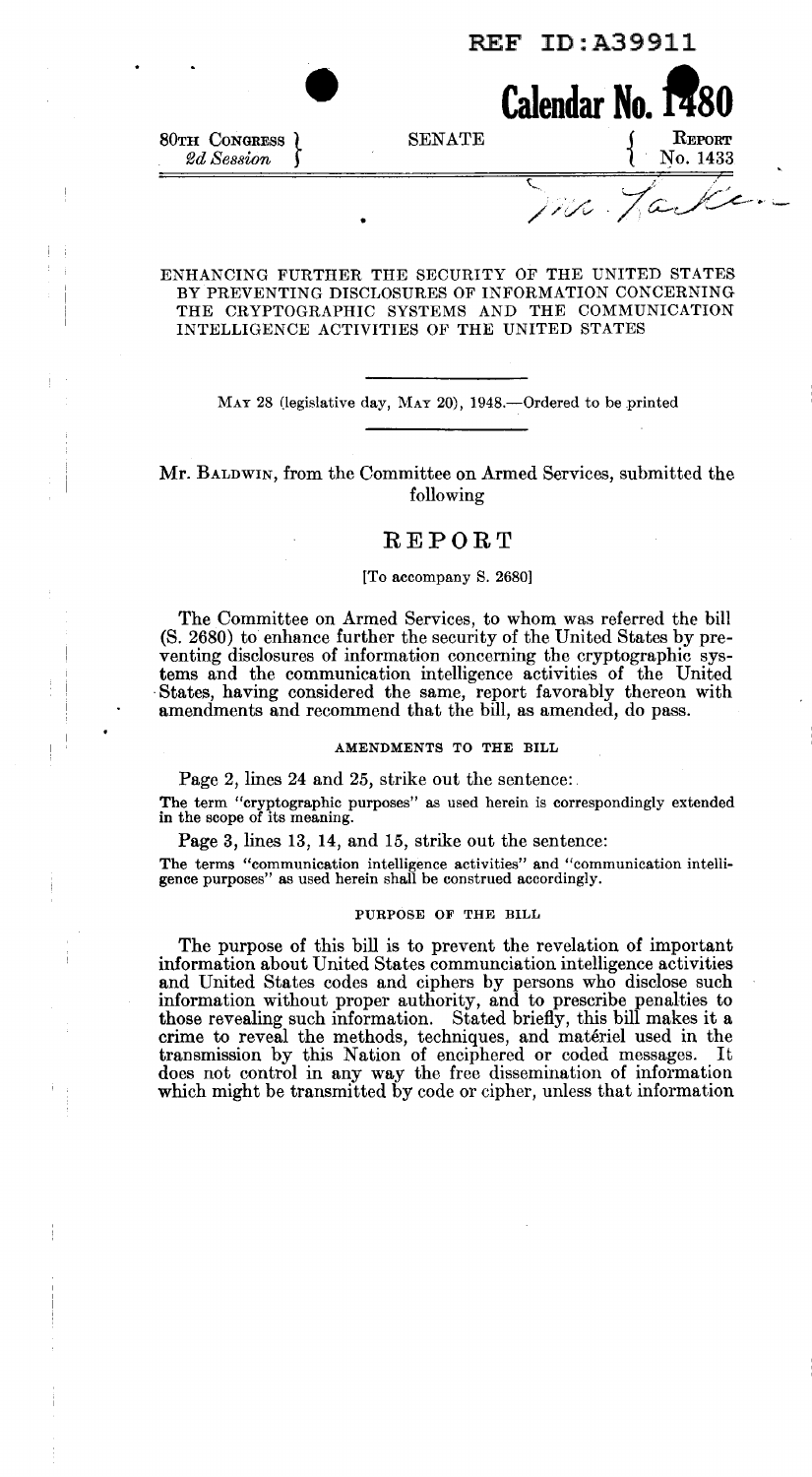2 ENHANCE FURTHER SECURITY OF THE UNLER STATES

has been obtained by clandestine intercept and cryptanalysis. Further, it makes it a crime to reveal methods used by this Nation in breaking the secret codes of a foreign nation. It also prohibits under certain penalties the divulging of any information which may have come into this Government's hands as a result of such a codebreaking. The reason for the latter prohibition is to prevent the indication to a foreign nation that we had broken their code system.

At present two other acts protect this information, but only in a limited way. Those are the Espionage Act of 1917 and the act of June 10, 1933 (48 Stat. 122). Under the first, unauthorized revelation of information of this kind can be penalized only if it can be proved that the person making the revelation did so with intent to injure the United States. Under the second, only diplomatic codes and messages transmitted in diplomatic codes are protected. The present bill is designed to protect against publication or any other revelation, regardless of intent, of all important information affecting United States communication intelligence operations and all direct information about all United States codes and ciphers.

As the matter now stands, prevention of the disclosure of information of our cryptographic systems, exclusive of State Department codes, and of communication intelligence activities rests solely on the discretion, loyalty, and good judgment of numerous individuals. These individuals are not now prohibited from making disclosures which can be most damaging to the security of the United States. They are subject to the temptations of personal gain and the advantages of publicity in making sensational disclosures of the information within the purview of this act.

The purpose of the bill is well summarized in the quotation from the Joint Congressional Committee for the Investigation of the Attack on Pearl Harbor, which recommended, on page 253 of the report,  $that-$ 

\* \* \* effective steps be taken to insure that statutory or other restrictions do not operate to the benefit of an enemy or other forces inimical to the Nation's security and to the handicap of our own intelligence agencies. With this in mind, the Congress should give serious study to, among other things,  $* * * \text{legis-}$ the Congress should give serious study to, among other things, lation fully protecting the security of classified matter.

This bill is an attempt to provide just such legislation for only a small category of classified matter, a category which is both vital and vulnerable, to an almost unique degree.

#### EXPLANATION OF THE BILL

The bill would make it a crime, punishable by not more than \$10,000 fine, or 10 years' imprisonment, or both, to reveal two categories of information, namely; (1) Information which would nullify the efforts of United States communication intelligence agencies, and (2) information which would permit foreign governments to read the secret official communications of the United States. Information of the first category is covered by the following phrases (qualifying "information":

\* \* \* concerning the nature, preparation, or use of any code, cipher, or cryptographic system of \* \* \* any foreign government.

\* concerning the design, construction, use, maintenance, or repair of any device, apparatus, or appliance used or prepared or planned for use by  $* * *$  any foreign government.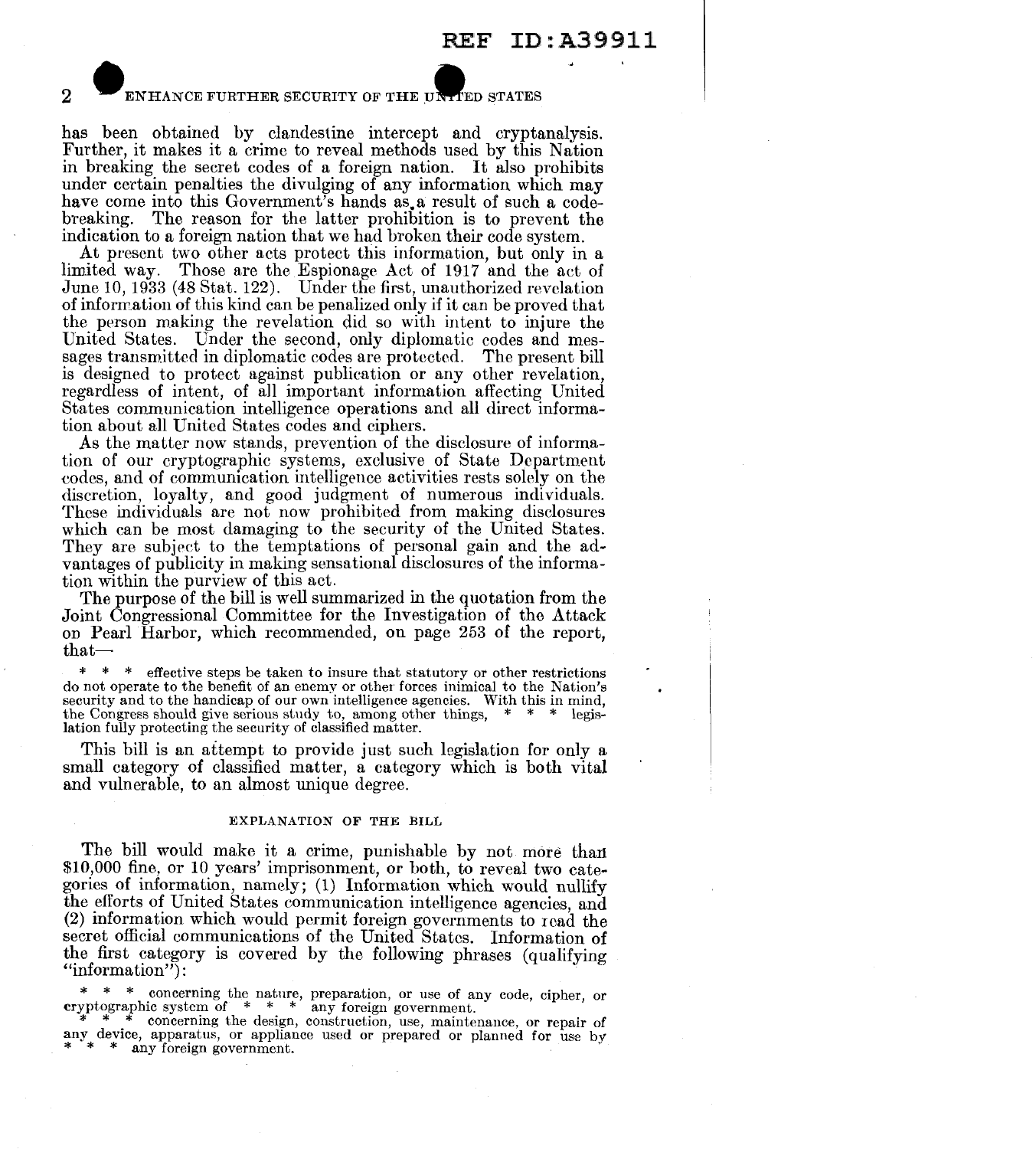#### ENHANCE RTHER SECURITY OF THE UNITED STATES 3

\* \* \* concerning the communication intelligence activities of the United States or any foreign government.<br>
\* \* \* obtained by the processes of communication intelligence from the

communications of  $*$   $*$   $*$  any foreign government.

Information of the second category is covered by inclusion of the words, "the United States or" in the first, second, and fourth of the phrases quoted above. The bill does not prohibit the publication or disclosure of United States Government messages in general.

In addition, it should be noted that the restrictions on disclosure apply only to the types of classified information defined in the phrases quoted above.

#### DISCUSSION

Earlier versions of this same bill (S. 805, 79th Cong., and S. 1019, 80th Cong.) would have penalized the revelation or publication, not only of direct information about United States codes and ciphers themselves but of information transmitted in United States codes This provision in not included in the present version. Under the bill as now drafted there is no penalty for publishing the contents of United States Government communications (except, of course, those which reveal information in the categories directly protected by the bill itself). Even the texts of coded Government messages can be published without penalty as far as this bill is concerned, whether released for such publication by due authority of a Government department or passed out without authority or against orders by personnel of a department. In the latter case, of course, the Government personnel involved might be subject to punishment by administrative action but not, it is noted, under the provisions of this bill. It is noted, further, that in such a case the representative It is noted, further, that in such a case the representative of the press who receives and publishes the information could not be penalized under this bill, since he should certainly be able to maintain unassailably the position that he had received the information in good faith from an employee or official whose authority to give it to him it was not his business to question.

The bill, while carefully avoiding the infringement of civil liberties, extends the protected field covered by the extremely narrow act of June 10, 1933 (48 Stat. 122), the latter being of far too limited application to afford to certain highly secret Government activities the protection which they need. The need for protection of this sort is best illustrated by an account of the very circumstances which surrounded the enactment of the act of June 10, i933. In 1931 there had been published in the United States a book which gave a detailed account of United States successes in breaking Japanese diplomatic codes during the decade prior to publication. In 1933 it was learned that the same author had already placed in the hands of his publishers the manuscript of another book which made further detailed revelations of United States success in the breaking of foreign diplomatic codes. Immediate action secured the passage by the Congress of the measure of June 10, which effectively stopped publication of the second book. Unfortunately, the first book had done, and continued to do, irreparable harm. It had caused a furor in Japanese Government circles, and Japanese diplomatic codes had been changed shortly after its appearance. The new codes were more complex and difficult to solve than the old ones, and throughout the years from then until World War II not only the Japanese diplomatic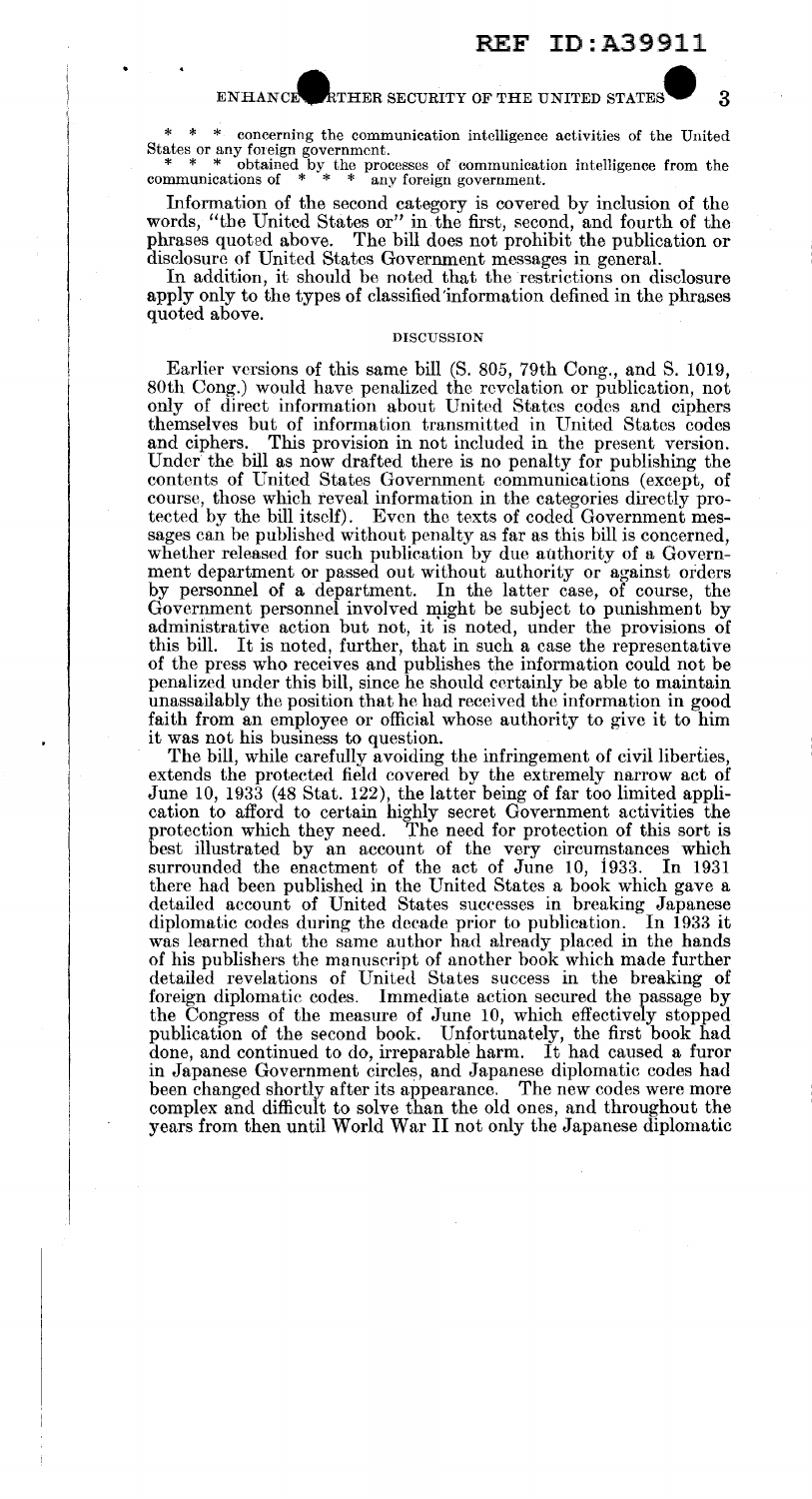# ENHANCE FURTHER SECURITY OF THE UNITED STATES

cryptographers but the military and naval cryptographers as well were obviously devoting more study to cryptography than they ever had before. In 1934 they introduced their first diplomatic machine cipher. Year by year, their codes and ciphers improved progressively by radical steps, and United States cryptanalysts had more and more difficulty and required more and more time to break them. It can be said that United States inability to decode the important Japanese military communications in the days immediately leading up to Pearl Harbor was directly ascribable to the state of code-security consciousness which the revelations of a decade earlier had forced on Japanese officialdom.

#### RECOMMENDATION OF THE NAVY DEPARTMENT

There is appended a letter from the Secretary of the Navy which recites the views of the Navy Department in recommending enactment of this bill.

> DEPARTMENT OF THE NAVY, *Washington, May 7, 1948.*

Hon. CHAN GURNEY.

*Chairman of the Committee on Armed Services,* 

*United States Senate.* 

MY DEAR MR. CHAIRMAN: There is transmitted herewith a draft of a proposed bill to enhance further the security of the United States by preventing disclosures of information concerning the cryptographic systems and the communication

intelligence activities of the United States.<br>The purpose of the proposed bill is to further insure the military security of the United States by providing that the unauthorized disclosure by any person of classified information concerning the cryptographic systems and the communica-tion-intelligence activities of the United States shall be a statutory offense.

During the war it was necessary to make a great many matters of a confidential nature accessible to a considerable number of service personnel and employees who have since been severed from their wartime duties and who may fail to safeguard official information which is within their knowledge. Existing laws do not adequately protect the security of information of this character, and it is con- sidered of utmost urgency and importance from the standpoint of national security that legislation be enacted which will fully protect the security of classified matter. The joint committee of Congress which investigated the Pearl Harbor attack recognized this fact and in its report recommended that Congress give serious study, among other things, to "legislation fully protecting the security of classified matter."

The proposed bill represents the combined views of the Army, Navy, Air Force, Central Intelligence Agency, and the Department of State, as to the legislation which is necessary to prevent the unauthorized disclosure of such classified information. The Navy Department is sponsoring this legislation on behalf of all of the foregoing organizations. The proposed bill is submitted as a substitute for H. R. 2965, covering the same subject, which was introduced in the first session of the Eightieth Congress at the request.of the Navy Department. The principal points of difference between H. R. 2965 and the bill now proposed are as follows:

The clause in H. R. 2965 providing penalties for revealing information transmitted in United States cryptographic systems has been omitted in the proposed bill. While there is still a need for a statute to protect United States crypto-While there is still a need for a statute to protect United States cryptographic systems by prohibiting, or in some way limiting, the publication or other revelation to foreign governments, or individuals, of the texts of messages which have been transmitted in those systems, because of its controversial nature this clause has been omitted in the proposed bill in the interest of the bill's primary purpose. H. R. 2965 would apply only to persons who had acquired information by virtue of certain employment by the United States or foreign governments. Under this limitation a person who had stolen this information from the Government could reveal it with impunity. Also an individual or group of individuals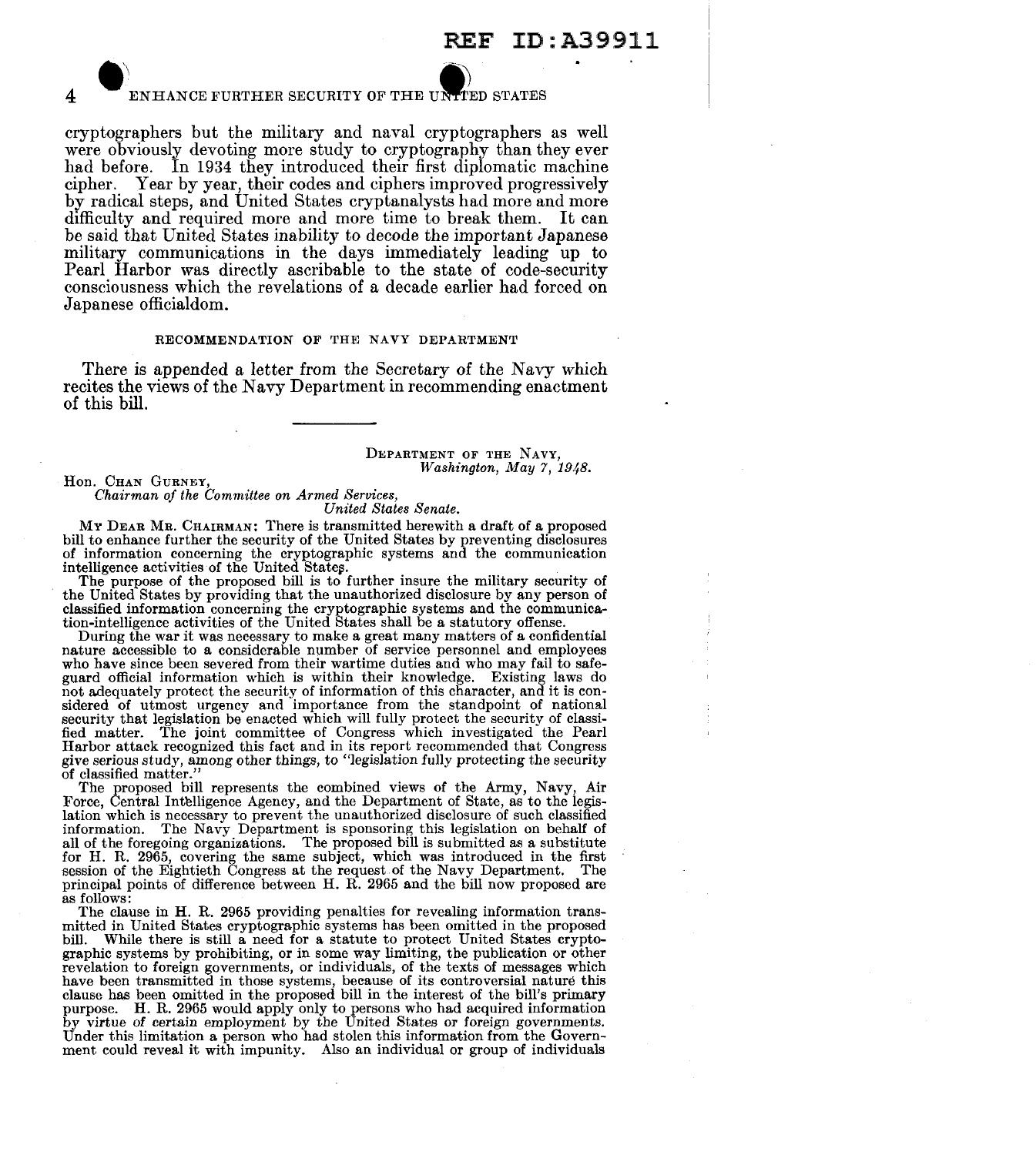#### ENHANCE FUNTHER SECURITY OF THE UNITED STATES  $\sim$  5

' who had privately engaged in cryptanalysis of foreign systems could publish their technical results with impunity, although such publication would be just as damaging to the United States communication intelligence effectiveness as if it had been by a Government employee. The proposed bill omits the qualification as to employment. With the elimination in the proposed bill of the employment feature, there is no longer any need for the separate section 1 and section 2, which appear in H. R. 2965, one of which applies to persons employed by the United States and the other to persons employed by forei proposed bill covers "classified information" of these categories, and the term "classified information" is defined. This change has been made to overcome certain objections of the United States Archivist. Where the terms "cryptanal-<br>ysis" and "cryptanalytic" were used in H. R. 2965, the term "communi intelligence" has been substituted in the proposed bill as being more suitable

for the conveyance of the intended meaning. The Navy Department, in conjunction with the Army, Air Force, Central Intelligence Agency, and Department of State, strongly recommends the enactment of the proposed legislation.

An identical report has been transmitted to the Speaker of the House of Representatives this date.

The Navy Department has been advised by the Bureau of the Budget that there is no objection to the submission of this report to the Congress. Sincerely yours,

W. JOHN KENNEY, *Acting Secretary of the Navy.* 

 $\bigcirc$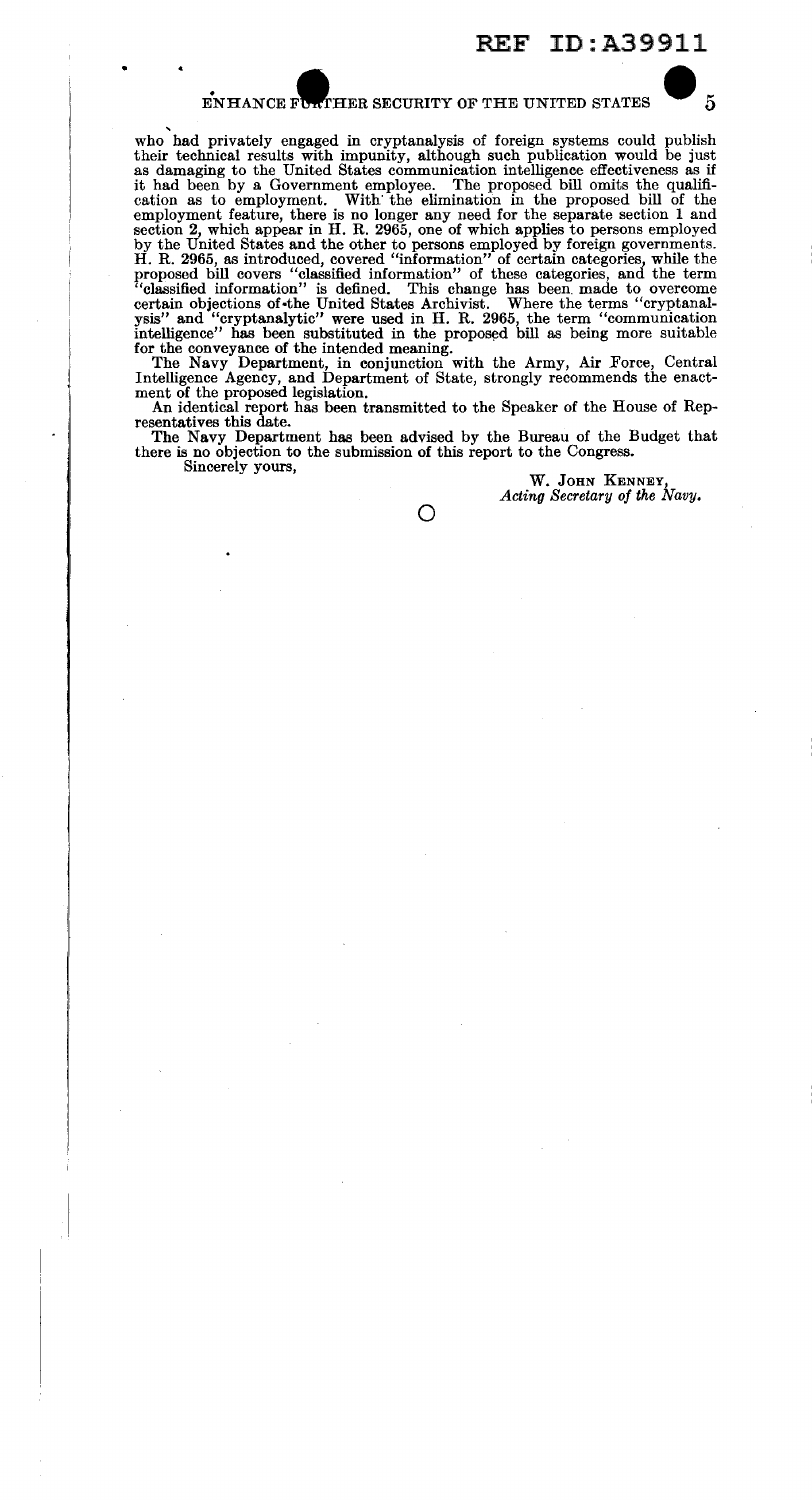*BOTH* CONGRESS 2D SESSION

## **S.2680**

rea S.lotg

't •

#### IN THE SENATE OF THE UNITED STATES

MAY 17 (legislative day, MAY 10), 1948 Mr. GURNEY introduced the following bill; which was read twice and referred to the Committee on Armed Services

## **A BILL**

To enhance further the security of the United States by preventing disclosures of information concerning the cryptographic systems and the communication intelligence activities of the United States.

1 *Be it enacted by the Senate and House of Represenfa-*2 *tives of the United States of America in Congress assembled,* 3 That whoever shall communicate, furnish, transmit, or other-4 wise make available to an unauthorized person, or publish, 5 or use in any manner prejudicial to the safety or interest 6 of the United States or for the benefit of any foreign gov-7 ernment to the detriment of the United States any classified 8 information (1) concerning the nature, preparation, or use 9 of any code, cipher, or cryptrographic system of the United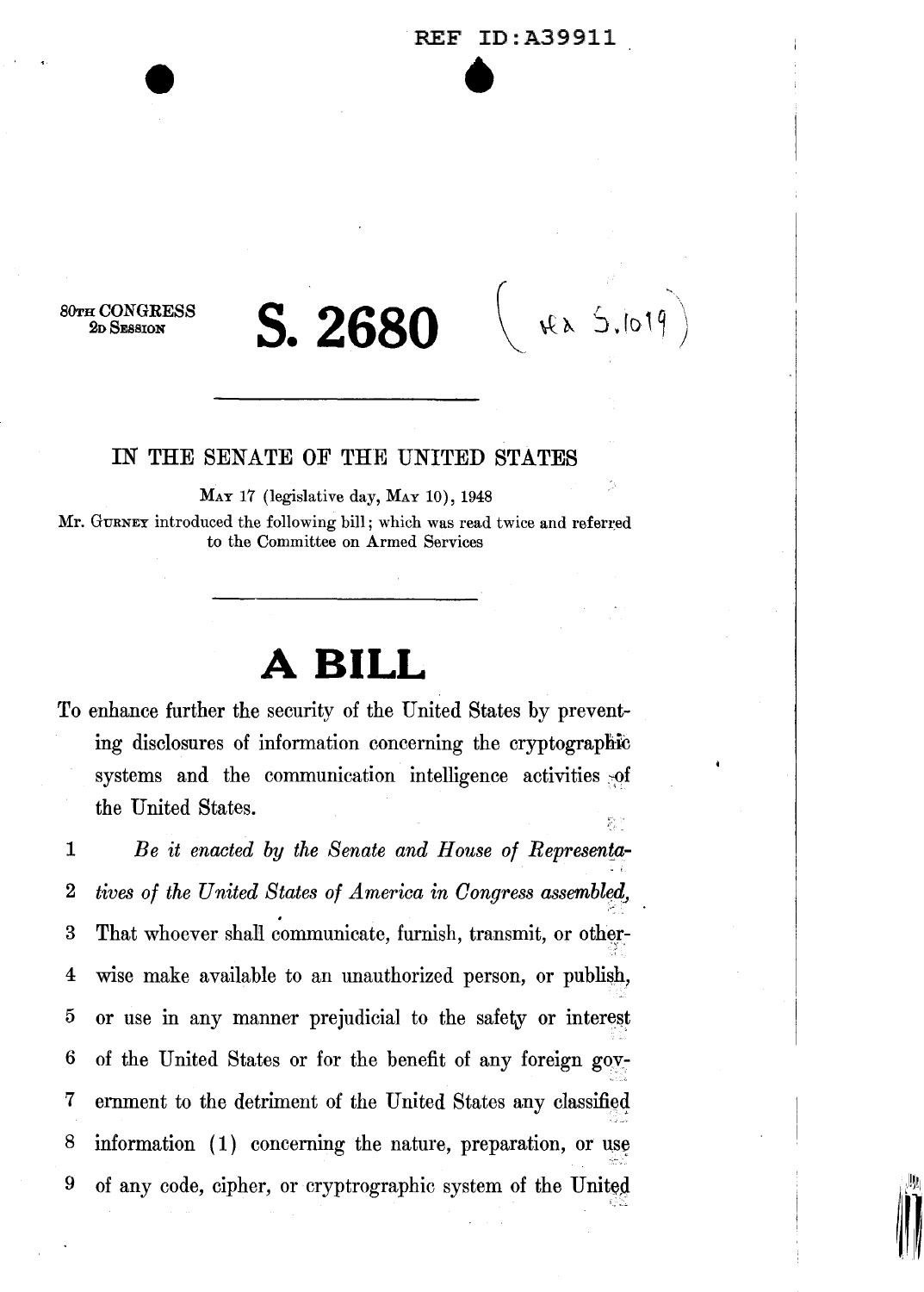$\alpha$  ,  $\beta$  ,  $\alpha$ 

1, f

2

•

1 States or any foreign government; or (2) concerning the 2 design, construction, use, maintenance, or repair of any 3 device, apparatus, or appliance used or prepared or planned 4 for use by the United States or any foreign government for 5 cryptographic or communication intelligence purposes; or 6 ( 3) concerning the communication intelligence activities of 7 the United States or any foreign government; or ( 4) 8 obtained by the processes of communication intelligence from 9 the communications of the United States or any foreign 10 government, shall be fined not more than \$10,000 or 11 imprisoned not more than ten years or both.

12 SEC. 2. (a) The term "classified information" as used 13 herein shall be construed to mean information which, at the 14 time of a violation under this Act, is, for reasons of national 15 security, specifically designated by a United States Govern-16 ment agency for limited or restricted dissemination or dis-17 tribution.

18 (b) The terms "code", "cipher", and "cryptographic 19 system" as used herein shall be construed to include in their 20 meanings, in addition to their usual meanings, any method 21 of secret writing and any mechanical or electrical device 22 or method used for the purpose of disguising or concealing 23 the contents, significance, or meanings of communications. 24 The term "cryptographic purposes" as used herein is corre-25 spondingly extended in the scope of its meaning.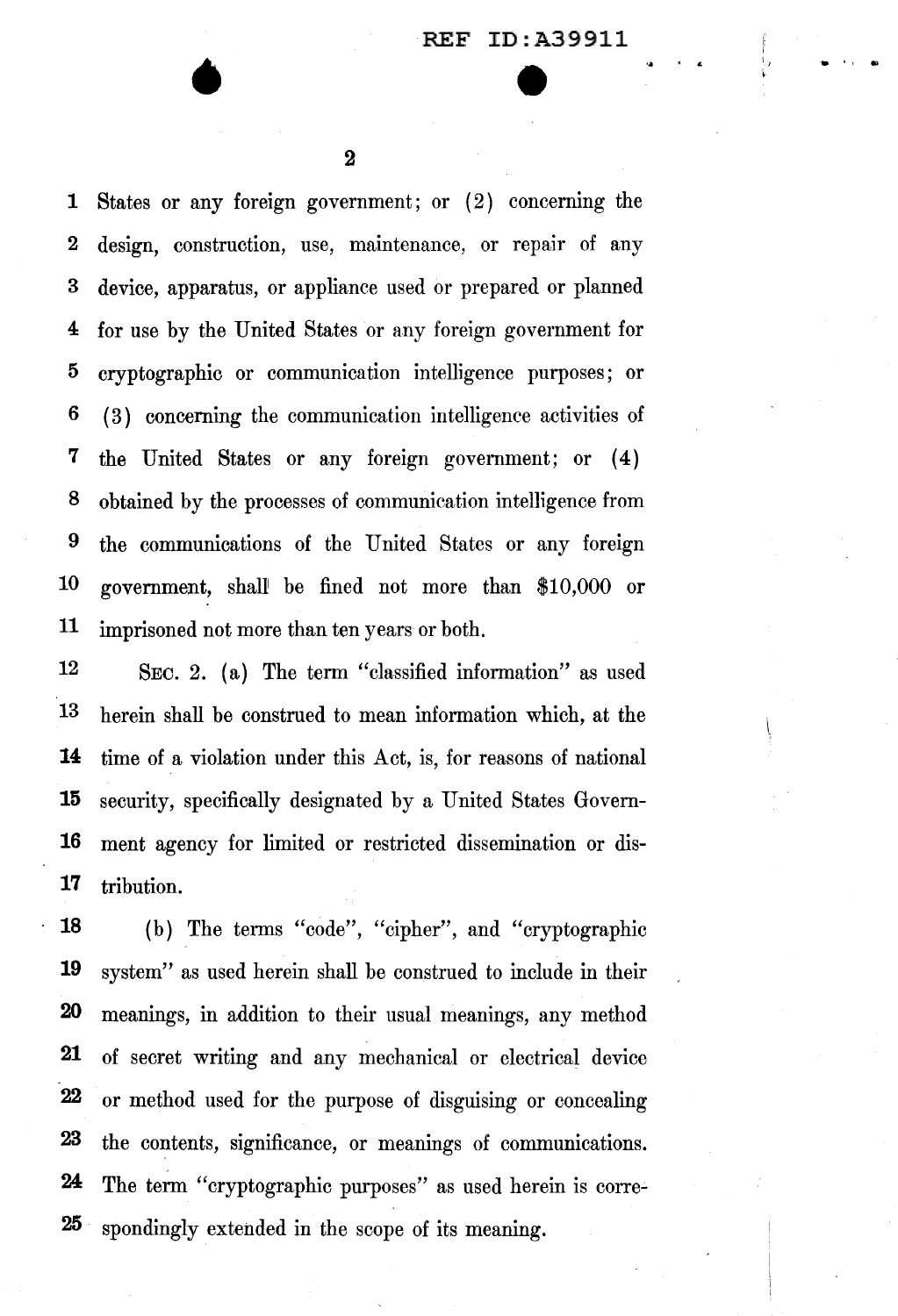3

- • ' **Q.** 

1 ( c) The term "foreign government" as used herein *Z* shall be construed to include in its meaning any person or 3 persons acting or purporting to act for or on behalf of 4· any faction, party, department, agency, bureau, or military 5 force of or within a foreign country, or for or on behalf 6 of any government or any person or persons purporting to 7 act as a government within a foreign country, whether or 8 not such government is recognized by the United States.

9 ( d) The term "communication intelligence" as used 10 herein shall be construed to mean all procedures and methods 11 used in the interception of communications and the obtain-12 ing of information from such communications by other than 13 the intended recipients. The terms "communication intelli-**14** gence activities" and "communication intelligence purposes" **15** as used herein shall be construed accordingly.

( e) The term "unauthorized person" as used herein shall be construed to mean any person who, or agency which, is not authorized to receive information of the categories set forth in section **1** of this Act, by the President, or by the head of a department or agency of the United States Government which is expressly designated by the President to engage in communication intelligence activities for the 23 United States.

**24** SEC. 3. Nothing in this Act shall prohibit the furnish-**25** ing, upon lawful demand, of information to any regularly